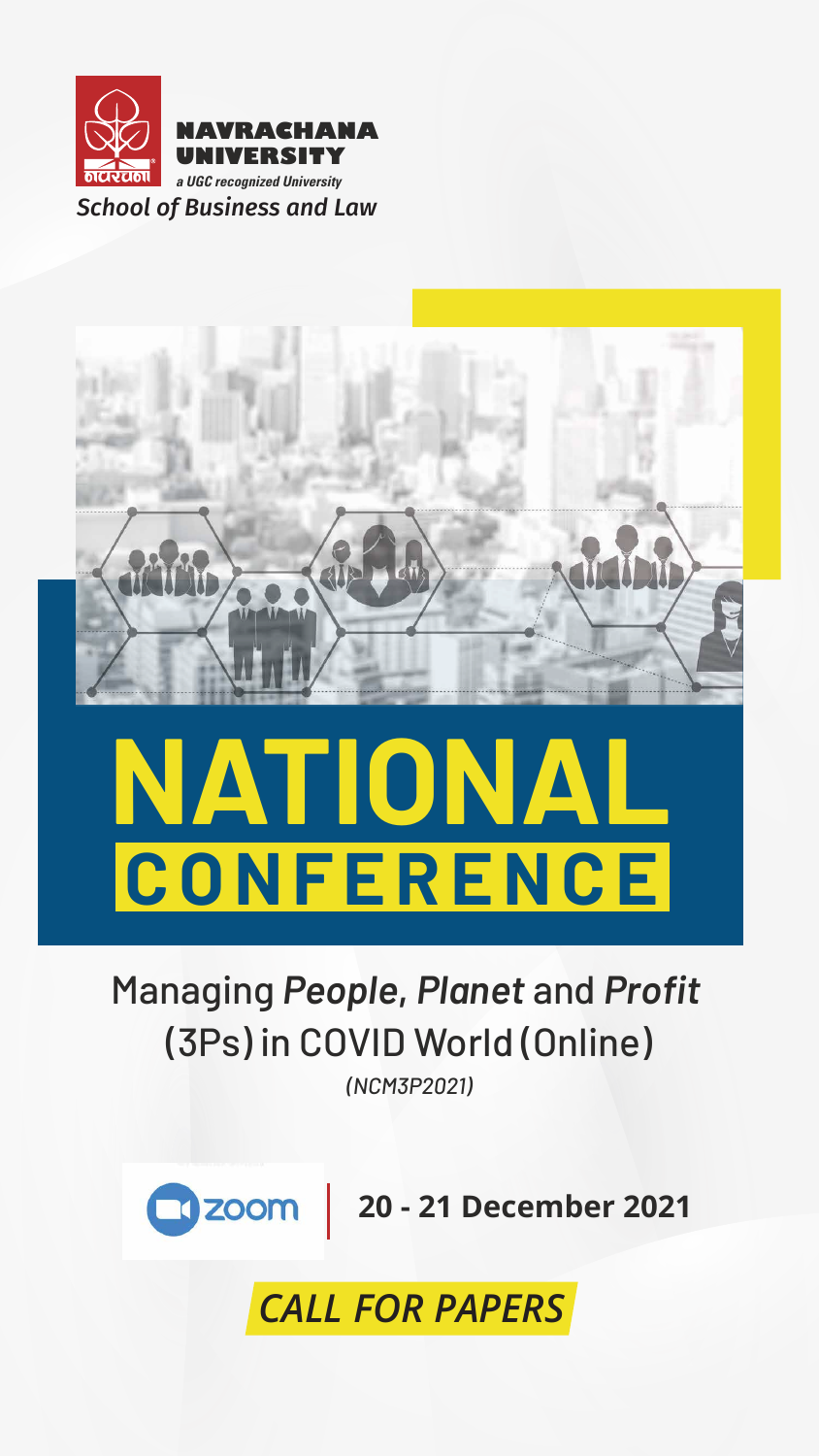<span id="page-1-0"></span>

#### *Conference Theme*

 25 years back John Elkington coined the 'Triple Bottom Line' concept which is popularly known as the 3P's of business sustainability. Today people, business entities, governments, national agencies and all other stakeholders have become more conscious about activities that can threaten the existence of people, planet and profit. Current developments demand extensive research to understand how sustainability can be achieved by managing social equity (people), environmental stewardship (planet) and economic prosperity (profit).

 This online conference on – 'Managing People, Planet and Profit in COVID World' will open an avenue for the participants to present their views and opinions in form of *research papers*, *conceptual papers*, *case studies* and *poster presentations*. We invite academicians, research scholars, management consultants, industrial experts and students to contribute in this congress

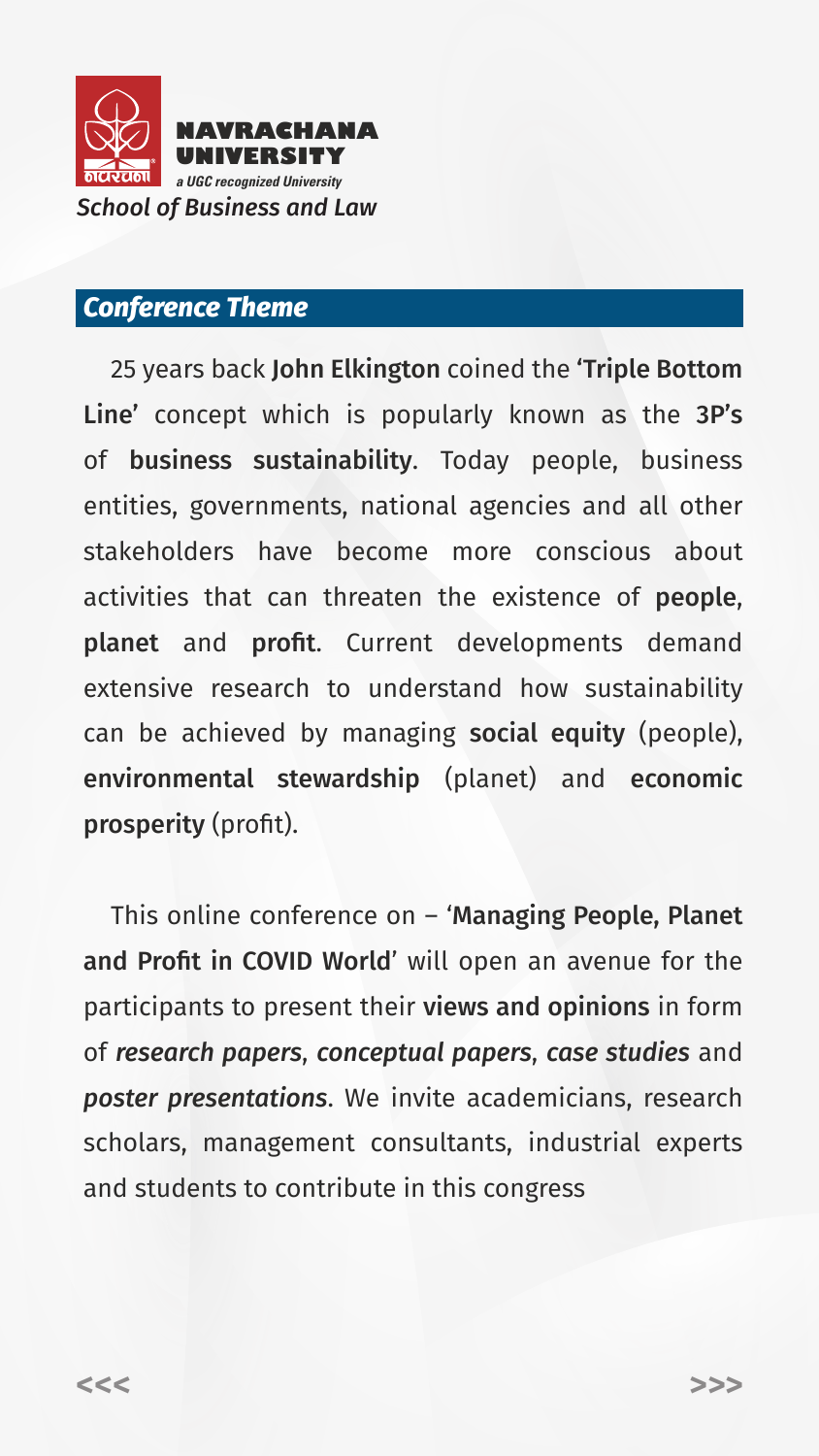<span id="page-2-0"></span>

#### *Conference Themes and Sub Themes*

#### *Conference Highlights*

- Paper Presentations and Expert Talks
- Certificate of Participation
- Best Research Paper and Student Paper/Poster Awards
- Publication in Edited Volume with ISSN No (Selected Papers)

For details related to the theme and sub-themes of the conference kindly, [CLICK HERE](https://sites.google.com/view/sblconference2021/conference-theme/sub-themes?authuser=0)

#### *Registration*

#### **Registration Fees**

All participants - ₹ 500 (Per Author) UG & PG Students paper/poster presentation - ₹ 250 (Per Author)

#### **Registration**

Follow the link to register for the conference



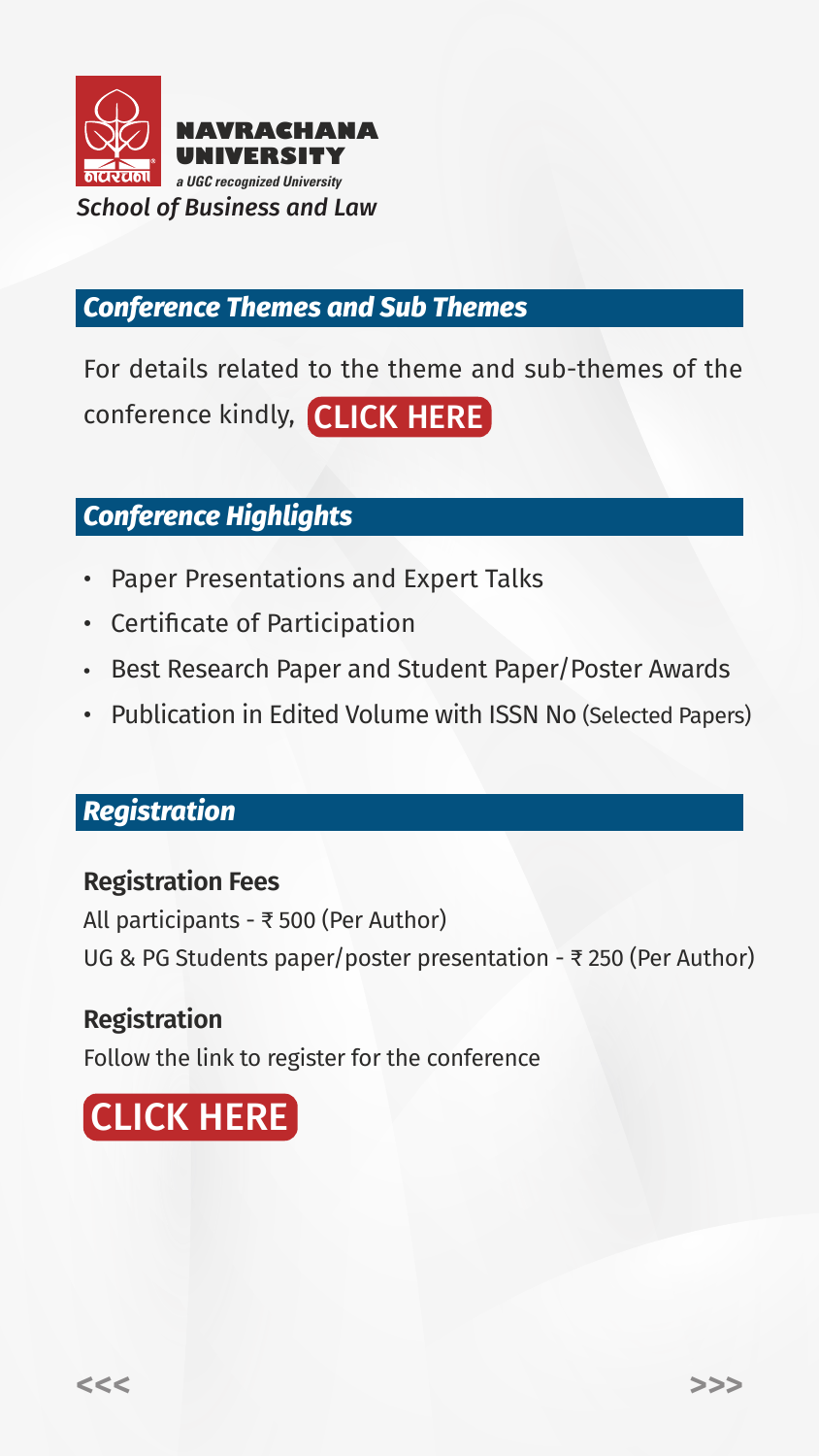<span id="page-3-0"></span>

#### *Important Deadlines and Dates*

#### *Best Wishes*



| Last date for Abstract Submission                       | 15th September 2021       |
|---------------------------------------------------------|---------------------------|
| Notification of acceptance or<br>otherwise for Abstract | 30th September 2021       |
| Last Date of submission of Paper                        | 15th November 2021        |
| <b>Conference Date</b>                                  | 20th - 21st December 2021 |

**Smt. Tejal Amin,** *Chairperson, Board of Management, Navrachana University* 



**Dr. Nilay Yajnik,** *Provost, Navrachana University*



**Dr. Sandeep Vasant,** *Registrar, Navrachana University*